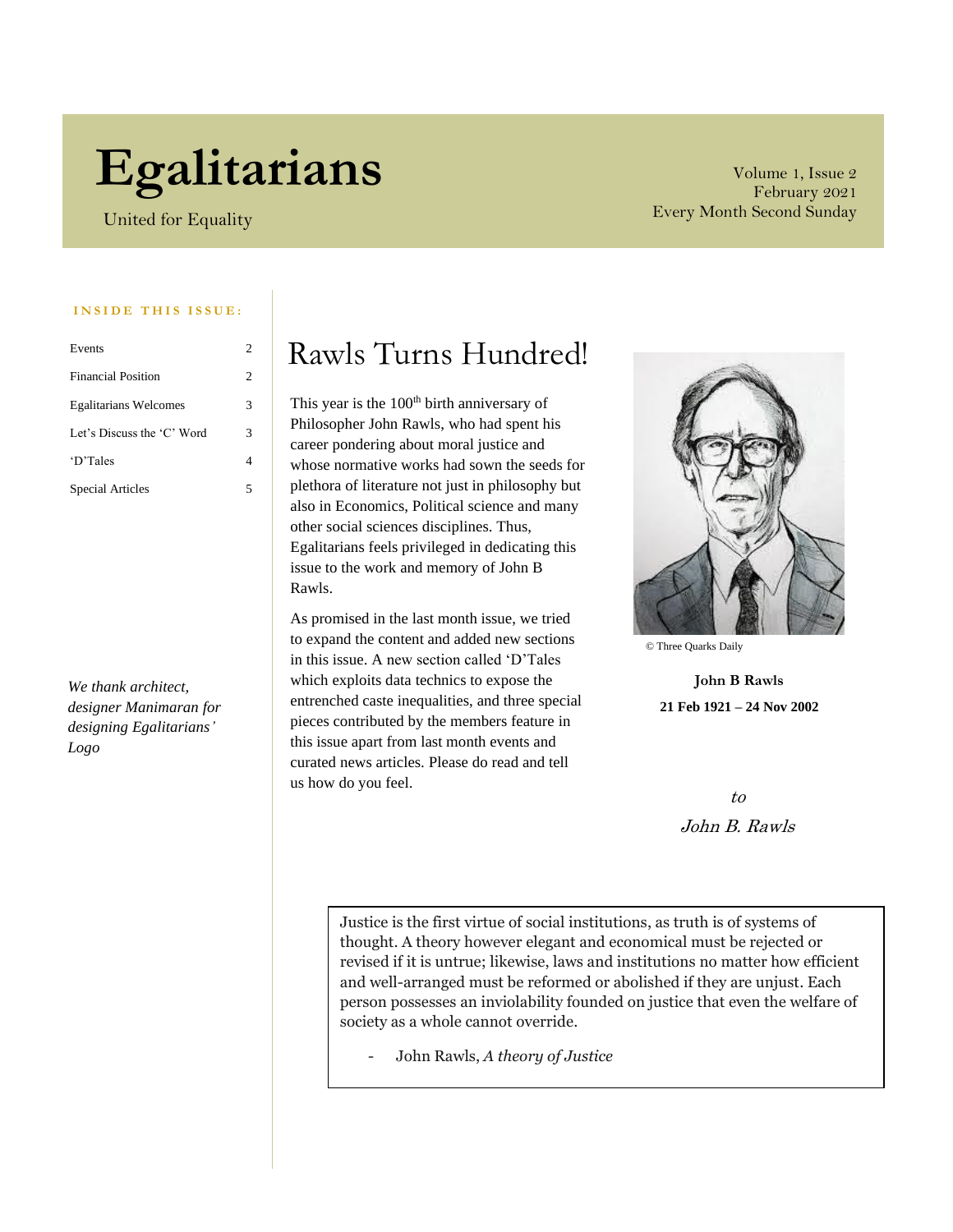# Events in January

- Ramchandra CST Voltaire (Founder & Secretary, AMOFOI) has released the first monthly newsletter of Egalitarians on 10.01.2021 and delivered the keynote address on the importance of inter-caste marriage in breaking the caste perpetuity and bringing about an Egalitarian society.
- In the monthly meeting, which was held on 10.01.2021 the Vision and Objectives were discussed clause-by-clause, one amendment to the objectives was proposed, unanimously voted, and adopted. Proposal to strengthen and scrutinise the membership form was discussed and accepted unanimously.
- The Commissionerate of Social Welfare (GoTN), on 16.01.2021, has furnished incomplete information on our RTI application seeking the scheme implementation details of *Dr. Muthulakshmi Reddy Ninaivu Inter Caste Marriage assistance scheme.* On 28.01.21 we filed an appeal asking to direct the PIO to furnish the relevant information.
- Between 27<sup>th</sup> and 28<sup>th</sup> January 2021 four different RTIs seeking Caste diversity in Right to Education act implementation, caste diversity in Madras University, caste diversity in Tamil Nau government secretariat, and the detailed procedure to get the ST *Irular* community certificate were filed by the Egalitarians.
- Egalitarians logo was adopted with 91% voting in favour of the logo, on 21<sup>st</sup> January 2021.
- One of the members EG Bagath Singh has left the group on  $13<sup>th</sup>$  January 2021 citing personal reasons.

## Financial Position

Donations (between  $1^{st}$  and  $31^{st}$  Jan 2021) : Rs. 0.0/-Expenditure (between  $1<sup>st</sup>$  and  $31<sup>st</sup>$  Jan 2021) : Rs. 0.0/-Balance (as on 31 Jan 2021) : Rs. 317/-

| <b>Bank Account Details</b> |                                 |
|-----------------------------|---------------------------------|
| Bank                        | · Axis Bank                     |
|                             | Account number: 913010045380268 |
| Account type                | : Savings Account               |
| <b>IFSC</b>                 | : UTIB0001449                   |
| Account holder              | : Manoj K G                     |
| Mobile number               | : 8851583097                    |

*The principles of justice are chosen behind a veil of ignorance.*

- *Rawls*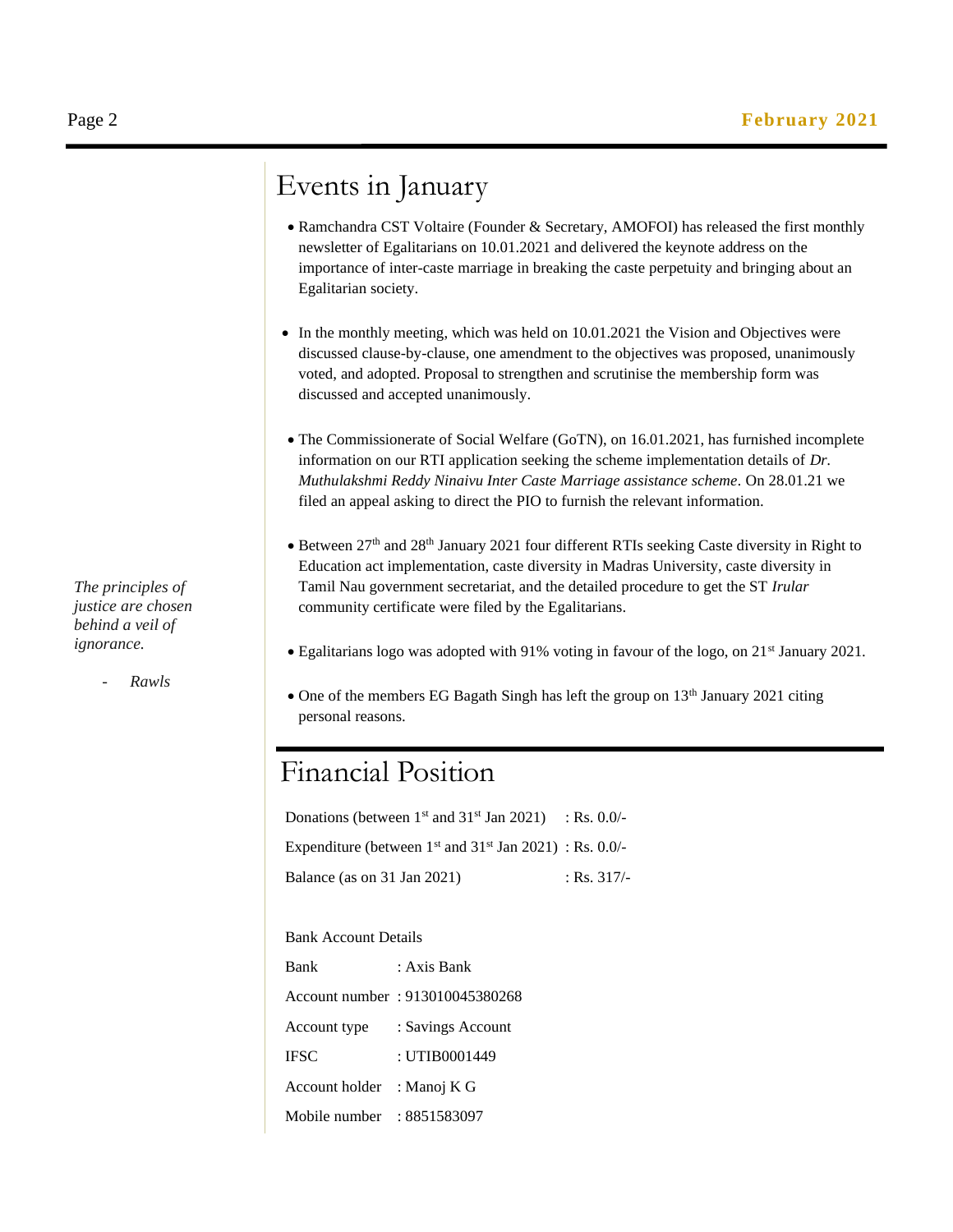#### **February 2021** Page 3

## Egalitarians Welcomes

Two new members have joined us last month. This makes our total strength thirteen. We are growing. However, group diversity in terms of gender and region remains a concern for us.





EG Neena EG Karthick

# Let's Discuss the 'C' Word: Op-Eds on Caste

- Prof. Radhika Kumar, and Prof. Kaushal Panwar shed light on the woes of the community that involves (*sic*) in cleaning work, their predicament under the colonial rule, and how their narratives are brushed aside even in the modern-day state regimes. Published in - *The Indian*   $Express (24<sup>th</sup> Jan, 2021).$  Read here.
- Researchers Ingrid and Surbhi explore the default incompetence of mainstream economics in studying and teaching about systemic inequalities (race in particular). Their study pinpoints that the mainstream economists, male economists, economists of *global north*, and the economists who have graduated more recently are less likely to teach/research structural and historical inequalities. Published in – *Inst. for New Eco. Thinking* (3<sup>rd</sup> Aug, 2020). [Read here.](https://www.ineteconomics.org/perspectives/blog/why-do-economists-have-trouble-understanding-racialized-inequalities#.Xyl8c7vaEp8.twitter)
- Culturalist Urmi Chanda [in her article](https://m.thewire.in/article/the/performing-arts-music-dance-caste/amp) (The Wire,  $30<sup>th</sup>$  Jan 21) paints a broad-brush summary of the webinar (org. by *Univ. of California*, LA) on Caste and Classical Indian art forms. This article explores the 'aesthetic erasure' in art forms by the caste hegemonic group in India and begs several anthropological questions: 'what makes an art form classical?; what repertoire is canonised?; how is theory created?; and how are genres defined?'.
- [An Excerpt from the India Exclusion Report 2020](https://scroll.in/article/984297/how-caste-oppression-is-institutionalised-in-indias-sanitation-jobs) was published in the *Scroll.in* (29th Jan 2021) that explores the plight of Manual Scavenging labourers in India and the excerpt further touches upon the institutionalisation of caste oppression in sanitation work through contractorization which undercuts the minimal job security which these labours had.

*A just society is a society that if you knew everything about it, you would be willing to enter it in a random place.* - *Rawls*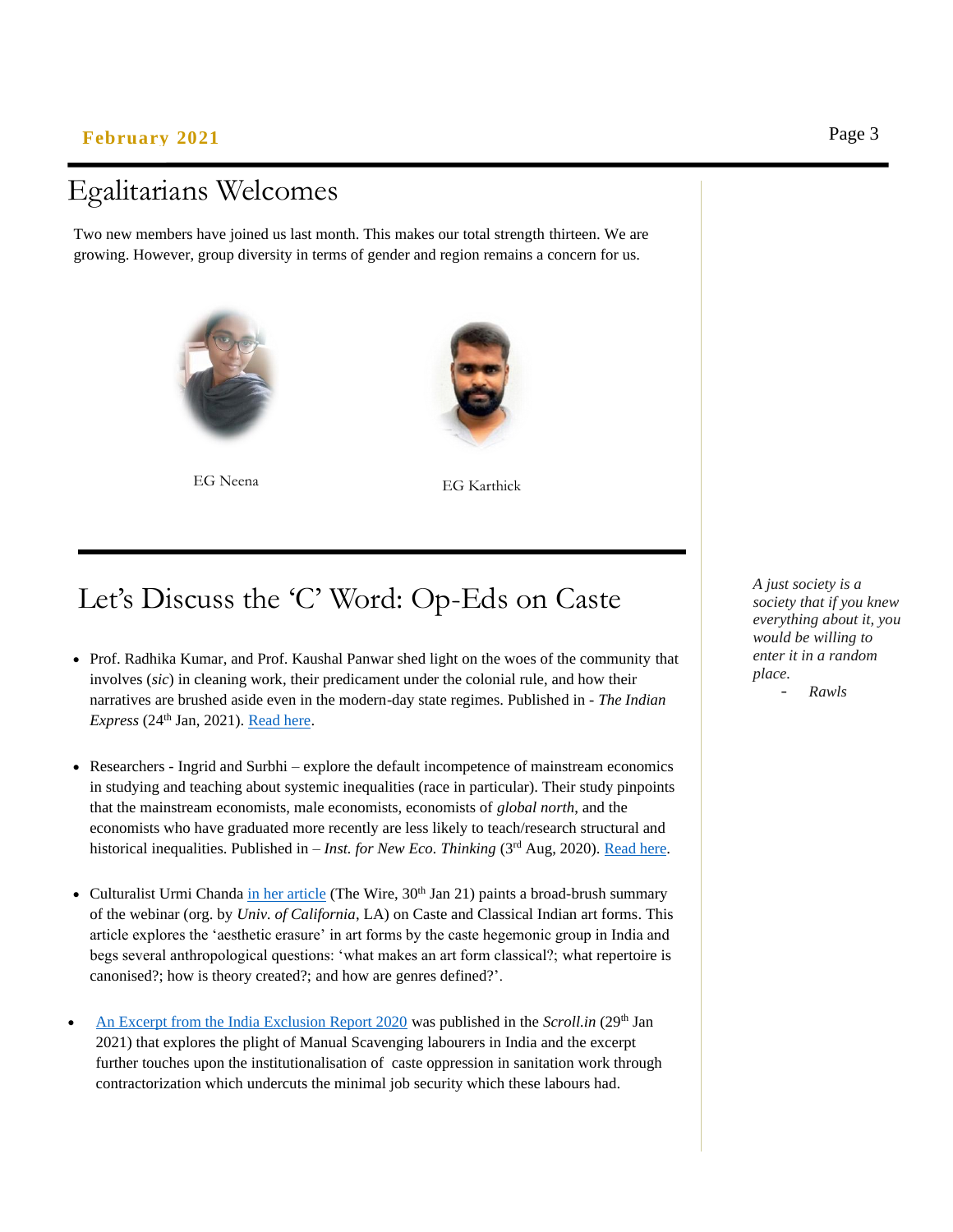### 'D'Tales

Using the (once-in-five-year) Agriculture census data [\(source\)](http://agcensus.nic.in/document/introagcen.htm#:~:text=of%20India%20has%20been%20conducting,1970%2D71%20as%20the%20reference.&text=The%20Census%20data%20fills%20in,felt%20gap%20in%20agricultural%20statistics.) between 1996 and 2016, we try to see the caste category wise trends in land holding pattern and number of land owners. Traditionally, caste and power are tied to the land. Post 1991 reform land has been serving as a ship to sail through the capitalist market. There are studies on re-distributive justice in the racial context of North America (for instance, Mullen and Darity, *From Here to Equality*, UNC Press, 2020.). However, such studies are yet to grow in the Caste context of India.



#### **Fig. 1. Caste Category-wise Number of Land-owners**

**Fig. 2. Caste Category-wise Amount of Land Holding**



*Note: Agriculture Census was not conducted in Jharkhand in the years 2000 and 2005. Due to data handicap we Do Not claim anything big.*

*It may be expedient but it is not just that some should have less in order that others may prosper.*

- *Rawls*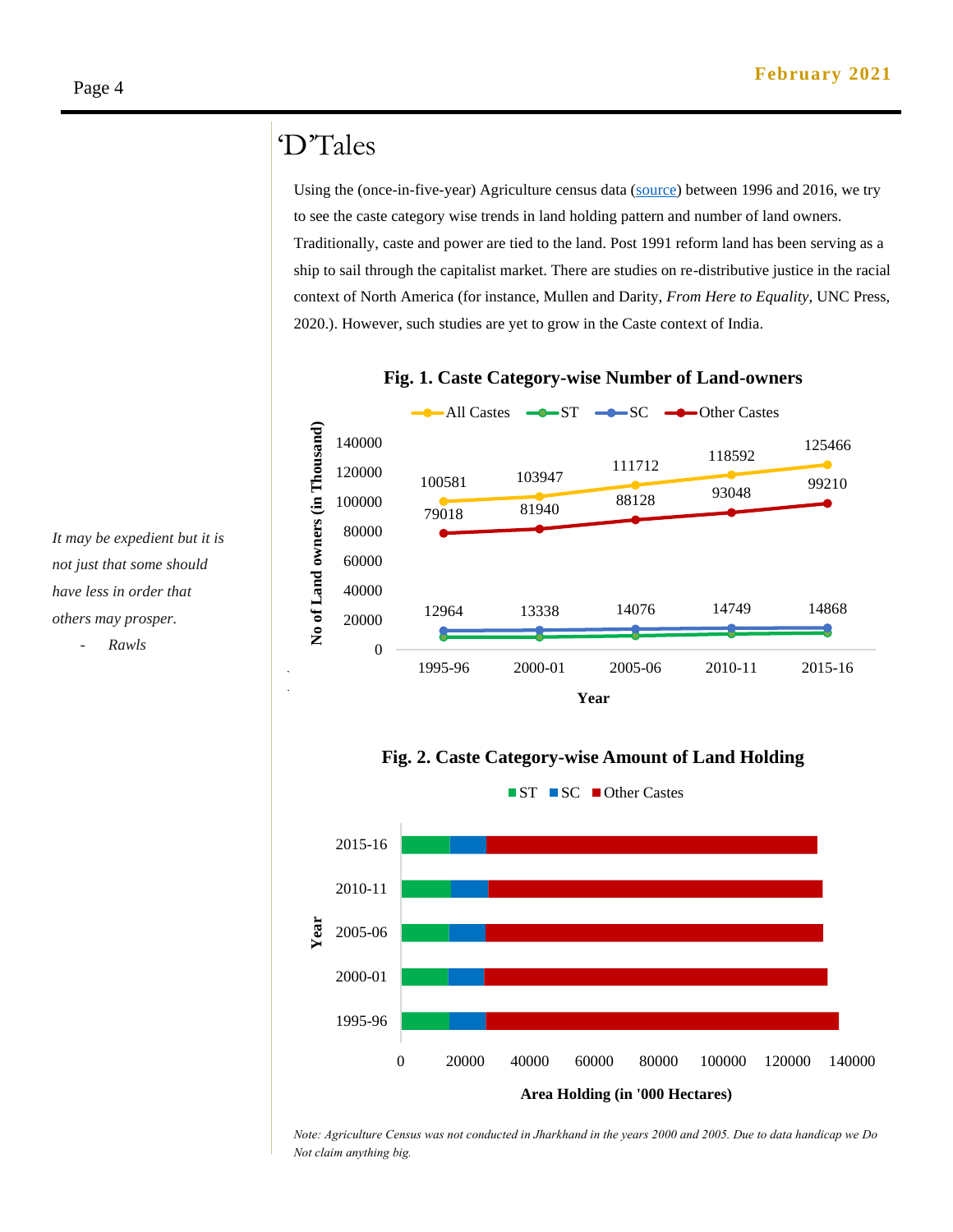#### *தீண்டாமை*

#### *EG Revathi*

*எங்கள் வீட்டின் வாசலில் ஒரு அண்ணா வந்து நின்றுககாண்டு 'சாமி! சாமி!' என்று கூப்பிட்டார். நான் உடனே எழுந்து கவளினே ன ாய் 'என்ே அண்ணா? கசால்லுங்க' என்று னகட்னடன். அதற்கு அந்த அண்ணா 'குடிக்க தண்ணி குடுங்க சாமி க ாம் தாகைா இருக்கு' என்றார். நான் உடனே 'உள்ள வந்து*  உக்காருங்க அண்ணா, நான் தண்ணி எடுத்துட்டு வறேன்*'* என்று சொல்லிவிட்டு தண்ணீர் கொண்டுவர உள்ளே சென்றேன். உடனே என் அம்மா என்னைக் கூப்பிட்டு *'அவரு உள்ள வரமாட்டாரு. நீ சொம்புல தண்ணி ககாண்டுன ாயி அவரு மகயில ஊத்து குடிச்சுட்டு ன ாவட்டும்' என்று கசான்ோர். 'ஏம்ைா?'*  என்று நான் கேட்டேன். *'அது அப்பிடித்தான். ஒனக்கு ஒன்னுந்தெரியாது. சொன்னத செய்' என்று என்மே சிடுக்ககன்று ார்த்தார் என் அம்ைா.*

*நான் அமைதிோக தண்ணீர் எடுத்துக்ககாண்டு ன ானேன். அந்த அண்ணாவும் உள்னள*  வந்திருக்கவில்லை. வாசலிலேயே நின்றிருந்தார். நான் தண்ணீர் கொண்டுபோனது<mark>ம்</mark> அவரது இரு கைகளையும் கூப்பிக்கொண்டு, வாயைக் கைகளில் வைத்துக்கொண்டு *'ஊத்துங்க' என்று கீழே குனிந்தார். தண்ணீர் ஊற்றினேன். குடித்துவிட்டு 'நன்றி சாமி' என்று கசான்ோர். அவரிடம் நான் 'ஏங்கண்ணா, சொம்புல குடிக்க மாட்டிங்களா?' என்றேன். அதற்கு அவர் 'நாங்களாம் கீழ்சாதிக்காரங்க*. *அப்பிடி வாங்கிக் குடிச்சா ஒங்களுக்கு ஆவாது' என்றார். உடனே எேக்குக் னகா ம் வந்தது. என் அம்ைாவிடம் 'ஏம்ைா, கீழ்சாதிோ அவங்க நம்ை ஊட்டுக்குள்ள வ கூடாதா?' என்னறன். 'ஆைாம்' என்றார் அம்ைா. 'அப்ன ா எதுக்காகம்ைா கல்ோணம், சாவு, னகாயில் திருவிோ எல்லாத்துக்கும் அவங்களதான் கைாதல்ல கூப்புடுனறாம்?' என்று னகட்னடன். 'அவங்க வந்து னைாளம் தட்டுோ தான் தீட்டு கழியும். அது ஒரு சடங்கு' என்று திலளித்தார். 'அப்ன ா நம்ை தாேம்ைா கீழ்சாதி' என்னறன். அம்ைா என்மே முமறத்துப் ார்க்க நான் ஓடிவிட்னடன்.* 

அன்றிலிருந்து இன்றுவரை மேல்சாதி, கீழ்சாதி பிரிவினைகளில் நம்பிக்கையில்லை. எப்போதும் *சிந்திப் துண்டு – சாதி, ைதம் எதுவும் இல்லாைல் இருந்தால் ோர் ைேமும் புண் டாைல் இருக்குகைன்று. இதற்கு நான் ோரிடம் ன ாய் என்ே கசால்வது என்று கதரிேவில்மல. இந்த சைேத்தில்தான் Egalitarians குறித்து அறிந்ததும், என் ைேதில் னதான்றுவமதகேல்லாம் கசால்லவும், சமூகத்தில் ைாற்றம் வ என் ங்கும் இருக்க னவண்டும் என்று உணர்ந்து அதில் உறுப்பிேரும் ஆனேன்.* 

சாதிகள் எத்தனை இருந்தென்ன? கடைசியில் *'அந்*த பொணத்த தூக்குங்கப்பா' என்றுதான் சொல்கிறார்கள். பிணம் என்று பெயரிடப்போகிற ஒரு சடலத்திற்கு சாதி எதற்கு.

#### *Why I am an Egalitarian?*

#### *EG Karthik*

ஏறத்தாழ ஆறு மாதங்கள் இருக்கும். கருப்பினத்தவருக்கு ஆதரவாக அரங்கேறிய போராட்டம் அது. சமூக வலைதளங்களில் *"When will India have its Dalit Lives Matter movement?" எனப் பல்வேறு தரப்பினர் கவளிப் டுத்திேதும் இக்காலகட்டத்தில் தான். இவ்வாறு நிமறே ைக்கள் தங்களது ஆதங்கத்திமே கவளிப் டுத்திேமதப் ார்க்கும் ன ாது ைேதிற்குள் ைகிழ்ச்சிோக இருந்தது. ஏகேன்றால் எேக்கும் ஆழ்ைேதில் அப் டித்தான் னதான்றிேது. சில ைாதங்களுக்கு முன்பு நண் ன் ஒருவரிடம் 'Green Book'*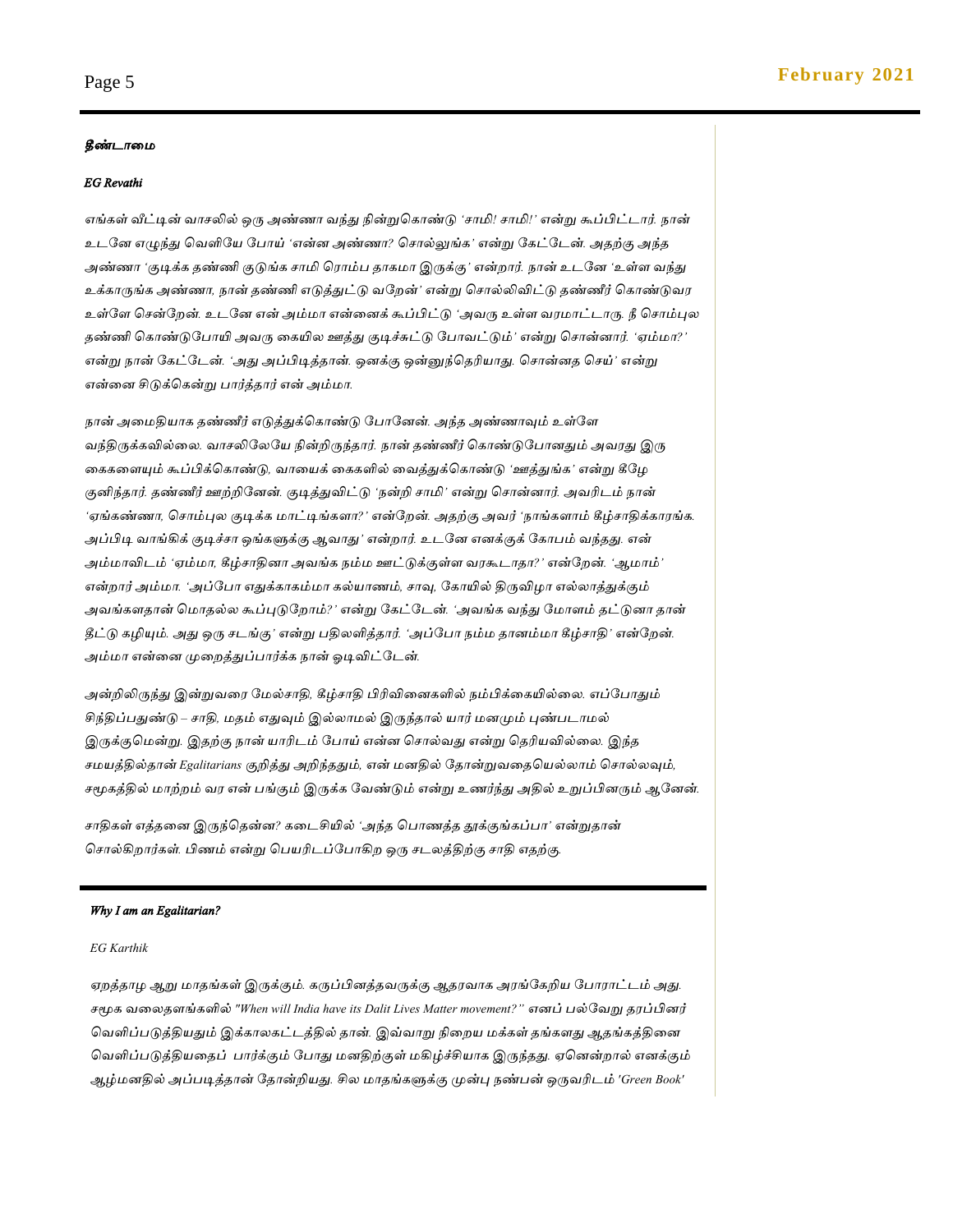என்ற ஒரு ஆங்கில மொழித் திரைப்படத்தைப் பார்க்கச் சொல்லி பரிந்துரை செய்தேன். நிற *னவறு ாட்மடப் ற்றி கதளிவாக விளக்கும் டம் அது. அப் டத்மதப் ார்த்துவிட்டு அவர் கூறிேதாவது; நல்ல னவமள இந்திோவில் உள்ள க ரும் ான்மை ைக்கள் கருப்பு நிறத்தில் இருப் தால் ோர் தலித், ோர் தலித் இல்மல என் மத நிறத்தால் னவறு டுத்தி விட முடிோது.*  அமெரிக்காவில் உள்ளதைப் போன்று நிறத்தால் வேறுபடுத்தும் படி இருந்திருந்தால் நாம் இன்னும் *னைாசைாே நிமலக்கு கசன்றிருக்கக் கூடும். ஒரு விதத்தில் உண்மை தான். அகைரிக்காவில் நிற னவறு ாட்மட நீக்குவதில் ைார்டின் லூதர் கிங் அடித்தளம் வித்திட்ட ககாள்மககள் ஒ ாைாவின் அதி ர் தவிோலும், கைலா ஹாரிஸ் துமண அதி ர் தவிோலும் ஓ ளவிற்கு நிமறனவறி இருக்கிறது என்று கூறலாம்.* 

அவ்வப்போது நான் மனதில் நினைத்தது உண்டு. இதேபோன்று நம் நாட்டிற்கும் மார்டின் லூதர் கிங் *ன ால, சாதியின்மைக்காகவும், சைத்துவ சமுதாேத்திற்காகவும் ல்னவறு தமலவர்கள் இருந்திருக்கின்றேர், இருந்து ககாண்டும் இருக்கின்றேர் . ஆோல் அவர்களது ககாள்மககமள நமடமுமறயில் முழுமைோக நிமறனவற்றுவதில் தான் நாம் தவறி விடுகினறாம். சைத்துவம் என்று*  எதிர்பார்க்கும் போது ஒவ்வொரு மானுடரும் பொறுப்பாகச் செயல்பட வேண்டிய கட்டாயத்தில் *உள்னளாம். இவ்வாறு இன்மறே ைக்களிடத்தில் உள்ள சைத்துவம் ைற்றும் சாதி குறித்த புரிதல்கமள சற்னற அதிகம் கதரிந்து ககாள்வதற்காக இந்த ககான ாோ ககாடுத்த விடுமுமறயில் ைக்களுடன் பயணித்தேன் (இராமநாதபுரம் மாவட்டத்திற்குள் மட்டும்). இவ்வாறு பயணித்த போது எனக்கு விளங்கியது ஒன்று தான். பெரும்பான்மையான கிராமங்களில் வெவ்வேறு இரு சாதிகளுக்கிமடனேோே பி ச்சமேகள் இருந்தே. னைலும், இது இங்கு ைட்டுைல்ல நாடு முழுவதும் உள்ள க ரும் ான்மை ைக்களிடத்தில் சைத்துவம் என் தற்கு இடனை இல்மல என் மத நண் ர்களிடம் உம ோடும் ன ாது விளங்கிேது. சரி, இங்கு நடக்கும் உயிர் லிகளுக்கும், சாதி வன்ககாடுமைகளுக்கும் தீர்வு தான் என்ே என்று னோசித்த ன ாது எேக்கு டாக்டர் அப்துல் கலாம் நிமேவிற்கு வந்தார். அவருமடே ககாள்மக ஒன்று தான் – ை த்மதப் பிடுங்கி நடுவதற்குப் தில் கன்றுகமளப் பிடுங்கி நடு, அங்கு தான் உண்மைோே லன் கிமடக்கும் என் து. அதோல் தான் அவர் குேந்மதகமளயும், ைாணவர்கமளயும் னதர்ந்கதடுத்தான தவி வேதாேவர்கமளத் னதர்ந்கதடுக்கவில்மல. கா ணம் குேந்மதகளிடமும் ைாணவர்களிடமும் நல்ல எண்ணங்கமள விமதத்தால் அது அமேத்துத் தமலமுமறகளுக்கும் ேேளிக்க வாய்ப்பு உண்டு. ஆோல் இங்கு*  அப்துல்கலாம் அவரது சொந்த மாவட்டத்திலேயே தோற்று விடுகிறார் என்பதை நினைக்கும் போது *மிகுந்த னவதமேேளிக்கிறது. அதற்குக் கா ணமும் ஒன்றுதான். இங்கு ைாணவர்களிடத்திலும், குேந்மதகளிடத்திலும் நல்ல எண்ணங்கமள விமதக்க ஆட்கள் ற்றாக்குமற என் னத. ைாற்றத்மத உருவாக்க ஆசிரிேர்களுக்கும், க ற்னறார்களுக்கும், கல்விக்கும் க ரிே ங்குள்ளது. இங்குதான் Egalitarians ங்காற்றலும் வந்தமைகிறது. த ைாே கல்விமேக் ககாடுக்க முேலும் ன ாதும், சாதிேற்ற*  சமுதாயத்தை உருவாக்க முயல்வதாலும் சமத்துவ சமுதாயத்தை உருவாக்க முடியும் என்ற *நம்பிக்மகயில் கசேல் டுகின்ற அமைப்பில் ஒரு தன்ோர்வலோக இருப் து னைலும் நம்பிக்மக அளிக்கிறது.*

*னைலும் இன்மறே காந்திகள் புத்தகத்தில் வருனவாம ப் ன ான்று சைத்துவ சமுதாேத்மத உருவாக்குவதற்கு நாம் ஒவ்கவாருவரும் காந்திோய் கசேல் ட னவண்டிே கட்டாேத்தில் இருக்கினறானை தவி இனி ஒரு காந்தி வ ைாட்டா ா எேக் கேவு காண் தில் ேனில்மல.*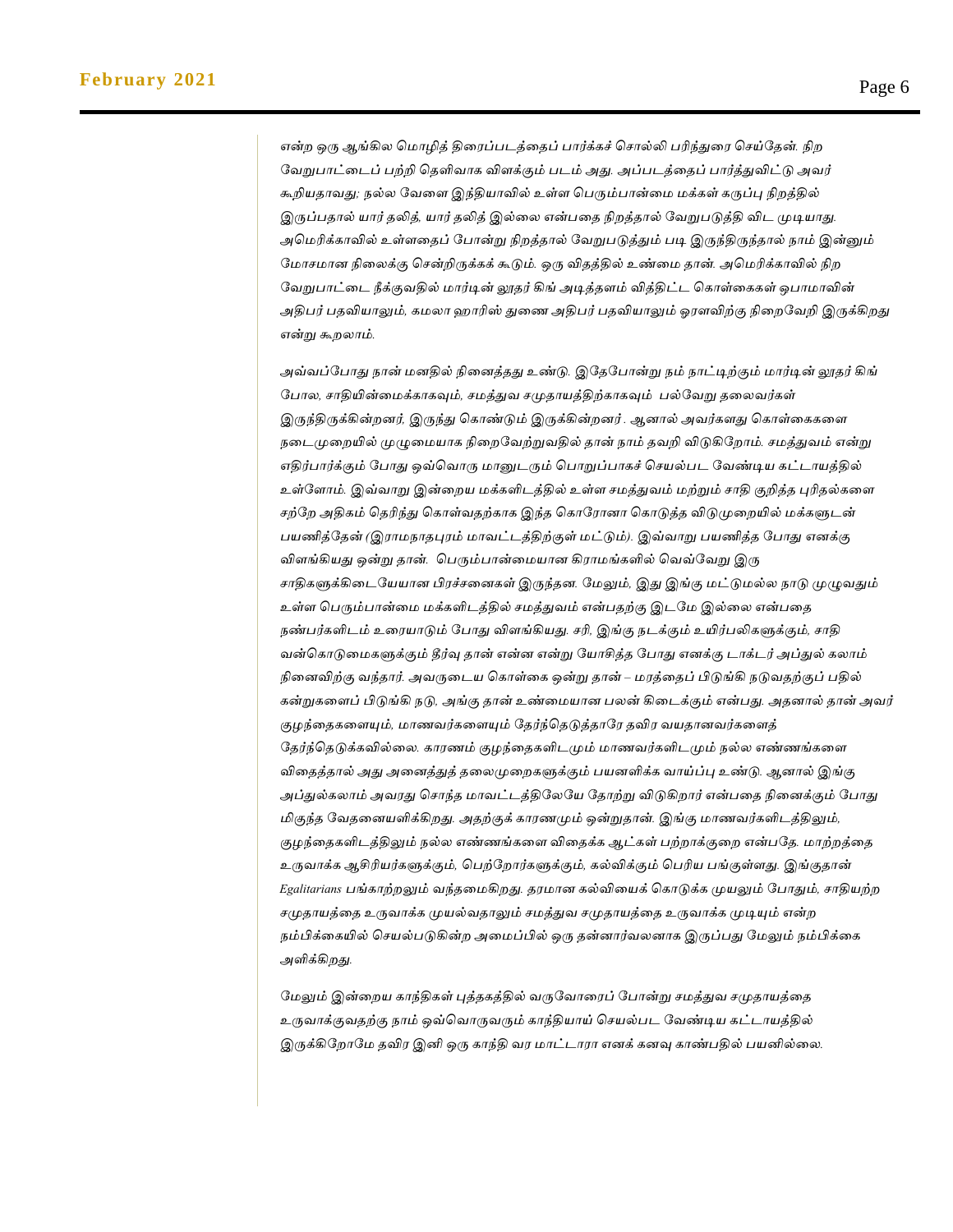#### *முற்ன ாக்கா? னைம்ன ாக்கா?*

*EG Vignesh*

*நண் ர் ஒருவர் மிகவும் "முற்ன ாக்காக" ன சக்கூடிேவர்.*

*சாதி ஒழிப்பு, க ண்கள் முன்னேற்றம், சமூக ைாற்றம் எே கதாண்மட கிழிே அடித்துவிடுவார். "இந்த கசாமசட்டி ஏன் ப்ன ா இப்டி இருக்கு?" எே ஓோைல் சலித்துக்ககாள்வார்.* 

*அவரும் நானும் ஒருநாள் டீ குடிக்கச் கசன்றிருந்னதாம். டீ குடித்துக் ககாண்டிருக்கும்ன ாது அந்த வழியில் ஒரு க ண் ைாடர்ன் உமடயில் னவகைாக வண்டி ஓட்டிச்கசன்று ககாண்டிருந்தார். அமத கவனித்த அவர், "என்ே ப்ன ா ஒரு க ாண்ணுஇவ்னளா னவகைா இடிக்கிற ைாரி வண்டி ஓட்டிட்டுப் ன ாவது. க ாம் ள ைாரிோ நடந்துக்குது?" என்றார்.*

*உடனே என் வாய் சும்ைா இருக்காைால், "க ாம் ள ைாதிரின்ோ எப்டி இருக்குனும்னு கசால்றிங்க ப்ன ா?" என்னறன்.*

*" க ாண்ணுைாதிரின்ோ க ாண்ணுைாதிரி தான். ஆம் ள ைாதிரி நடந்துகிட்டா அது என்ே க மினிசம்?". உடனே நான் "இப்டி கைாதல்ல இலக்கணம் வகுக்கறத நிறுத்துங்க ப்ன ா. இந்த ைாதிரி ஸ்டிரினோமடப் ண்ணாதிங்க. எல்லாத்துக்கும் ஒரு ப்ரீடிடர்மைண்ட் தாட் மவச்சுகிட்டு அதுக்குள்ள அவங்கள அடக்க ாக்குறிங்க, அதுல அடங்காை இருக்குறவங்கள எப்புடி திரியுது ாரு னு கசால்விங்க. இந்த ைாரி நிமேப்பும் கூட ஒரு அடிப் மடவாதம் தான்றத எப் தான் ரிேமலஸ் ண்ணுவிங்க?" என்று முடித்னதன் அப்ன ாதிலிருந்து எங்கள் நட்பு தீவி சிகிச்மசப் பிரிவில் னசர்க்கப் ட்டுவிட்டது.*

*சமூகத்தில் இதுன ான்ற ைேங்குநிமல க ாதுப்புத்தி(Unconscious Stereotype) ஓோைல் உலவி வருகிறது. இவற்மற உண ாத வமகயில் "முற்ன ாக்கு" ன சும் நாம் கூட ஏனதா ஓரிடத்தில் னதாற்றுப்ன ாகின்னறாம்.* 

*ஒரு குேந்மத தேக்காே விழுமிேங்கமள இந்த சமூகத்தில் இருந்னத எடுத்துக்ககாள்கிறது. அவற்றில் இந்த க ாதுப்புத்தி புரிதல்களும் னசர்ந்னத ஒட்டிக் ககாள்கின்றே.*

*வளர்ந்த குேந்மதகளாே நாம் அதமே கண்டறிந்து அகற்றிக்ககாள்ளாதவம அந்த அழுக்குடன் னசர்ந்து நம் ைேமும் நாற்றைடிக்கிறது. அதற்காே சான்னற இந்த உம ோடல்.* 

*இதமே கண்டறிே கவறும் "னைம்ன ாக்காே" முற்ன ாக்கு உதவாது. நம்மில் லர் இன்னும் இந்த னைம்க ாக்கு வமகேறாக்கள் தான். முகப்புத்தகத்தில் முற்ன ாக்கு ன சி ஆர்கஸம் அமடயும் வமகேறாக்கள். சாதிே ாகு ாடு ககாண்டு உடல் ரீதிோக தாக்கும் கவறிக்கும், க ாதுப்புத்தி ார்மவயில் "இவங்க இப் டிதான்", "அவங்க ப்லட்மலனே இருக்கு", "இவன் இப்டி ண்ற க்ரூப் தான்" எே ைேரீதிோக ாகு டுத்துவதற்கும் க ரிே வித்திோசம் இல்மல.*